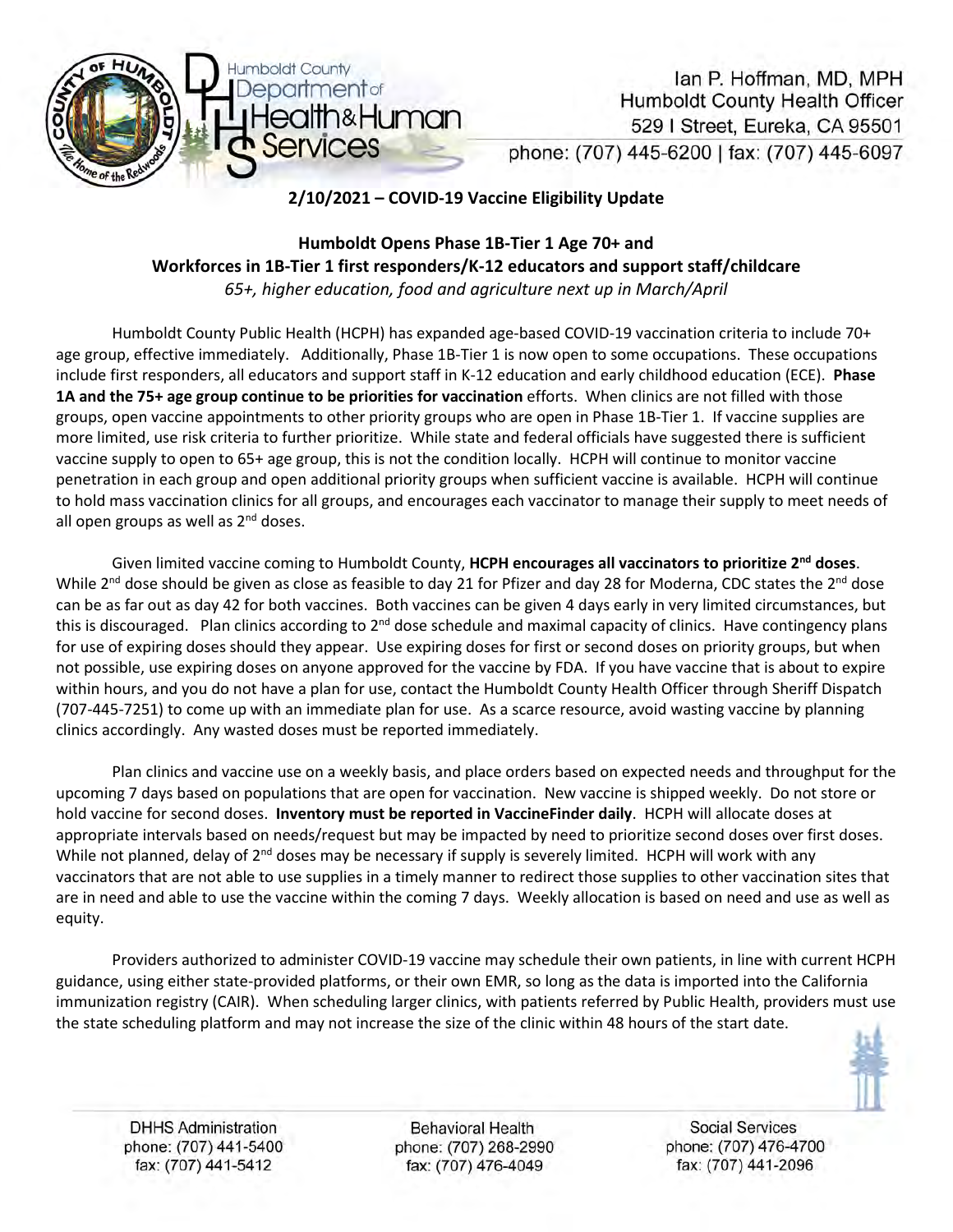#### Humboldt County Department of Health & Human Services

For community members who are not patients of approved COVID-19 vaccination practice, who do not have a local provider or who are uninsured, please direct to the following link:

### <https://humboldtgov.org/InterestForm>

When internet access is limited for an individual have family, friends, neighbors fill out the interest form for those unable to do so on their own. If unable to have someone do it on their behalf, direct individuals to call 441-5000 for assistance in filling out the interest form. Those filling out the interest form will be contacted by email when clinics become available. Those with no email will be reached by phone when clinics become available.

## **Phase 1 A – all tiers open now**

#### Tier 1 **(OPEN NOW)**

- Acute care, psychiatric and correctional facility hospitals
- Skilled nursing facilities, assisted living facilities, and similar settings for older or medically vulnerable individuals
- Also, in concordance with ACIP, residents in these settings
- Paramedics, EMTs and others providing emergency medical services

#### • Dialysis centers Tier 2 **(OPEN NOW)**

- Intermediate care facilities for persons who need non-continuous nursing supervision and supportive care
- Home health care and in-home supportive services
- Community health workers, including promotoras
- Public health field staff
- Primary Care clinics, including Federally Qualified Health Centers, Rural Health Centers, correctional facility clinics, and urgent care clinics
- Tier 3 **(OPEN NOW)**Other settings and health care workers, including
	- **•** Specialty clinics
	- Laboratory workers
	- Dental and other oral health clinics
	- Pharmacy staff not working in settings at higher tiers

**Phase 1B-Tier One - partially open as noted below/future opening dependent on vaccine availability**

- Individuals 70 years and older **(OPEN NOW, PREFERNCE TO AGE/RISK FACTORS IF AND WHEN POSSIBLE)**
- Individuals 65 years and older **(NOT OPEN YET Likely March/April)**
- Those at risk of exposure at work in the following sectors\*:
	-
	- o Emergency services **(OPEN NOW)** o K-12 Education and childcare<br> **b** Higher Education (NOT OPEN YET – Likely March/April) o Food and agriculture **(NOT OPEN YET – Likely March/April)**

\*Definitions for Phase 1B-Tier One currently open groups:

- Emergency services: police, fire, emergency response services personnel, volunteer or paid.
- K-12 Education and childcare: All staff paid and volunteer who work in a K-12 or early childhood education (ECE) setting as an educator or support staff (inclusive of transportation, custodial, aides, office staff, cafeteria, maintenance).

Consider using the following language to help determine eligibility groups at your facilities:

### **Please bring a photo ID and proof of employment with you to your appointment so staff can verify your eligibility to receive vaccine.** Examples of proof of employment include:

- A name badge or ID card from your employer
- A paystub with your name and your employer's name
- A letter from your employer verifying your employment status (should include your name and be printed on your agency's letterhead, if possible)
- A printed or electronic copy of the email from your employer inviting you to participate in this clinic (must come from an organizational email address, not a private email address)